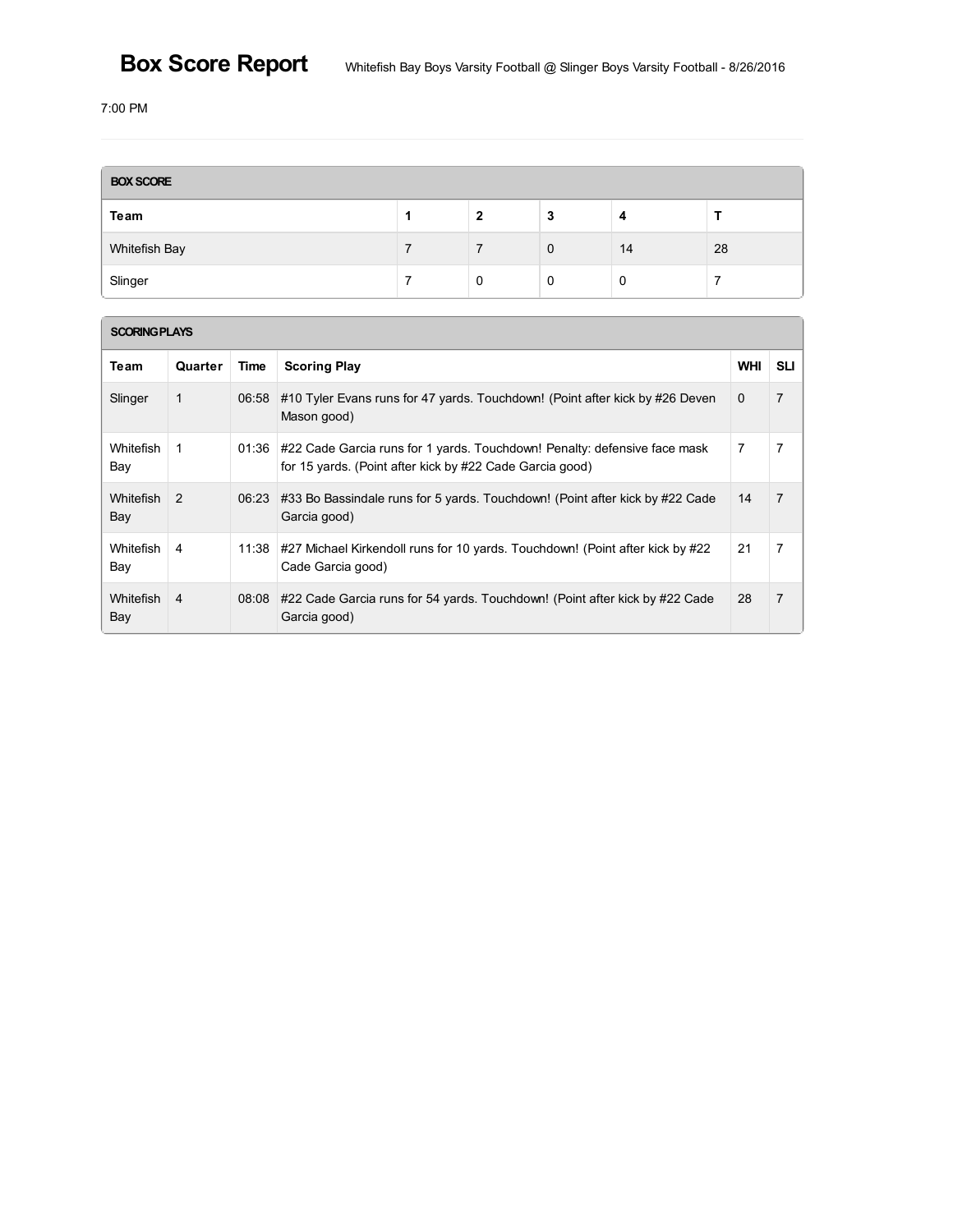## **1ST QUARTER**

| Whitef ish Bay at 12:00                                                                                                                                                                                                              |       |                                                                                                |              |                |
|--------------------------------------------------------------------------------------------------------------------------------------------------------------------------------------------------------------------------------------|-------|------------------------------------------------------------------------------------------------|--------------|----------------|
| 1st and 10 at SLI 40                                                                                                                                                                                                                 | 12:00 | Kickoff by #26 Deven Mason is a touchback. Blue Dukes will get the ball at the 0 y ard line. 2 | 0            | $\overline{0}$ |
| 1st and 10 at WHI 20                                                                                                                                                                                                                 | 12:00 | #30 Patrick Nau runs to the Blue Dukes 24 for 4 yards. 3                                       | $\mathbf{0}$ | - 0            |
| 2nd and 6 at WHI 24                                                                                                                                                                                                                  | 11:30 | #22 Cade Garcia pass complete to #7 Alex Anthony at the Blue Dukes 41 for 17 yards. 4          | $\mathbf 0$  | $\Omega$       |
| 1st and 10 at WHI 41                                                                                                                                                                                                                 | 11:00 | #30 Patrick Nau runs to the Blue Dukes 46 for 5 yards. 5                                       | $\Omega$     | $\Omega$       |
| 2nd and 5 at WHI 46                                                                                                                                                                                                                  | 10:40 | #30 Patrick Nau runs to the Blue Dukes 47 for 1 yards. 6                                       | $\mathbf 0$  | $\Omega$       |
| 3rd and 4 at WHI 47                                                                                                                                                                                                                  | 09:39 | #22 Cade Garcia pass intended for Team. Intercepted by #9 Hunter Millner. 7                    | $\mathbf{0}$ | $\overline{0}$ |
| <b>Contract Contract Contract Contract Contract Contract Contract Contract Contract Contract Contract Contract Contract Contract Contract Contract Contract Contract Contract Contract Contract Contract Contract Contract Contr</b> |       |                                                                                                |              |                |

| Slinger at 09:39 |  |
|------------------|--|
|                  |  |

| 2nd and 9 at WHI 47  | 06:58 | #10 Tyler Evans runs for 47 yards. Touchdown! (Point after kick by #26 Deven Mason good) 14 | 0        |          |
|----------------------|-------|---------------------------------------------------------------------------------------------|----------|----------|
| 2nd and 4 at WHI 42  | 08:00 | Penalty: offensive false start for 5 yards. 13                                              | $\Omega$ | $\Omega$ |
| 1st and 10 at WHI 48 | 08:30 | #26 Deven Mason runs to the Blue Dukes 42 for 6 y ards. 12                                  | $\Omega$ | $\Omega$ |
| 2nd and 6 at SLI 43  | 09:00 | #10 Tyler Evans pass complete to #26 Deven Mason at the Blue Dukes 48 for 9 yards. 11       | $\Omega$ | - 0      |
| 1st and 10 at SLI 39 | 09:30 | $\#27$ Jason Klink runs to the Owls 43 for 4 yards. 10                                      | $\Omega$ | $\Omega$ |
| 1st and 10 at SLI 39 | 09:30 | Official Time Out 9                                                                         |          | - 0      |
| 1st and 10 at SLI 19 | 09:39 | #27 Jason Klink runs to the Owls 39 for 20 yards. 8                                         | $\Omega$ | - 0      |
|                      |       |                                                                                             |          |          |

Whitef ish Bay at 06:58

|                     |                                                                                                                                                                           | $\mathbf 0$    | $\overline{7}$ |
|---------------------|---------------------------------------------------------------------------------------------------------------------------------------------------------------------------|----------------|----------------|
|                     | 17 1st and 10 at WHI 20 06:58 #22 Cade Garcia runs to the Blue Dukes 22 for 2 yards. 17                                                                                   | $\mathbf{0}$   |                |
|                     | 2nd and 8 at WHI 22   06:58 #22 Cade Garcia pass complete to #7 Alex Anthony at the Blue Dukes 33 for 11 yards. Penalty: defensive face mask (incidental) for 5 yards. 18 | 0              | $\overline{7}$ |
|                     | 1st and 10 at WHI 38 06:58 #33 Bo Bassindale runs to the Blue Dukes 50 for 12 yards. 19                                                                                   | $\Omega$       |                |
| 1st and 10 at 50    | 05:41 #33 Bo Bassindale runs to the Owls 47 for 3 yards. 20                                                                                                               | $\Omega$       | $7^{\circ}$    |
| 2nd and 7 at SLI 47 | 05:00 #22 Cade Garcia pass complete to #7 Alex Anthony at the Owls 41 for 6 y ards. 21                                                                                    | $\Omega$       | $\overline{7}$ |
| 3rd and 1 at SLI 41 | 04:20 #30 Patrick Nau runs to the Owls 36 for 5 y ards. 22                                                                                                                | $\Omega$       | $\overline{7}$ |
|                     | 1st and 10 at SLI 36 03:50 Penalty: offensive false start for 5 y ards. 23                                                                                                | $\Omega$       | 7              |
|                     | 1st and 15 at SLI 41   03:40 #22 Cade Garcia pass complete to #27 Michael Kirkendoll at the Owls 15 for 26 yards. 24                                                      | $\mathbf{0}$   | $\overline{7}$ |
|                     | 1st and 10 at SLI 15 03:00 #22 Cade Garcia runs to the Owls 4 for 11 yards. 25                                                                                            | $\mathbf{0}$   | $\overline{7}$ |
| 1st and 4 at SLI 4  | 02:30 #33 Bo Bassindale runs to the Owls 1 for 3 y ards. 26                                                                                                               | $\mathbf 0$    | $\overline{7}$ |
| 2nd and 1 at SLI 1  | 01:36 #22 Cade Garcia runs for 1 yards. Touchdown! Penalty: defensive face mask for 15 yards. (Point after kick by #22 Cade Garcia good) 27                               | $\overline{7}$ | $\overline{7}$ |

## Slinger at 01:36

| 1st and 10 at SLI 45 | 01:36 | Kickoff by #11 is a touchback. Owls will get the ball at the 0 y ard line. 30                   |                |                |
|----------------------|-------|-------------------------------------------------------------------------------------------------|----------------|----------------|
| 1st and 10 at SLI 20 | 01:36 | #27 Jason Klink runs to the Owls 32 for 12 yards. 31                                            |                | $\overline{7}$ |
| 1st and 10 at SLI 32 | 01:25 | #10 Tyler Evans runs to the Blue Dukes 49 for 19 yards. 32                                      |                | $\overline{7}$ |
| 1st and 10 at WHI 49 | 00:55 | #10 Tyler Evans runs to the Blue Dukes 49 for 0 yards. Fumble! Recovered by #10 Tyler Evans. 33 |                | $\overline{7}$ |
| 2nd and 18 at SLI 43 | 00:55 | $\#10$ Tyler Evans pass complete to $\#27$ Jason Klink at the Owls 47 for 4 yards. 34           |                | $\frac{1}{2}$  |
| 3rd and 14 at SLI 47 | 00:11 | #10 Tyler Evans pass complete to #27 Jason Klink at the Blue Dukes 31 for 22 yards. 35          |                | $\overline{7}$ |
| 1st and 10 at WHI 31 | 00:00 | Ouarter Ended 36                                                                                | $\overline{ }$ |                |

### **2ND QUARTER**

Slinger at 12:00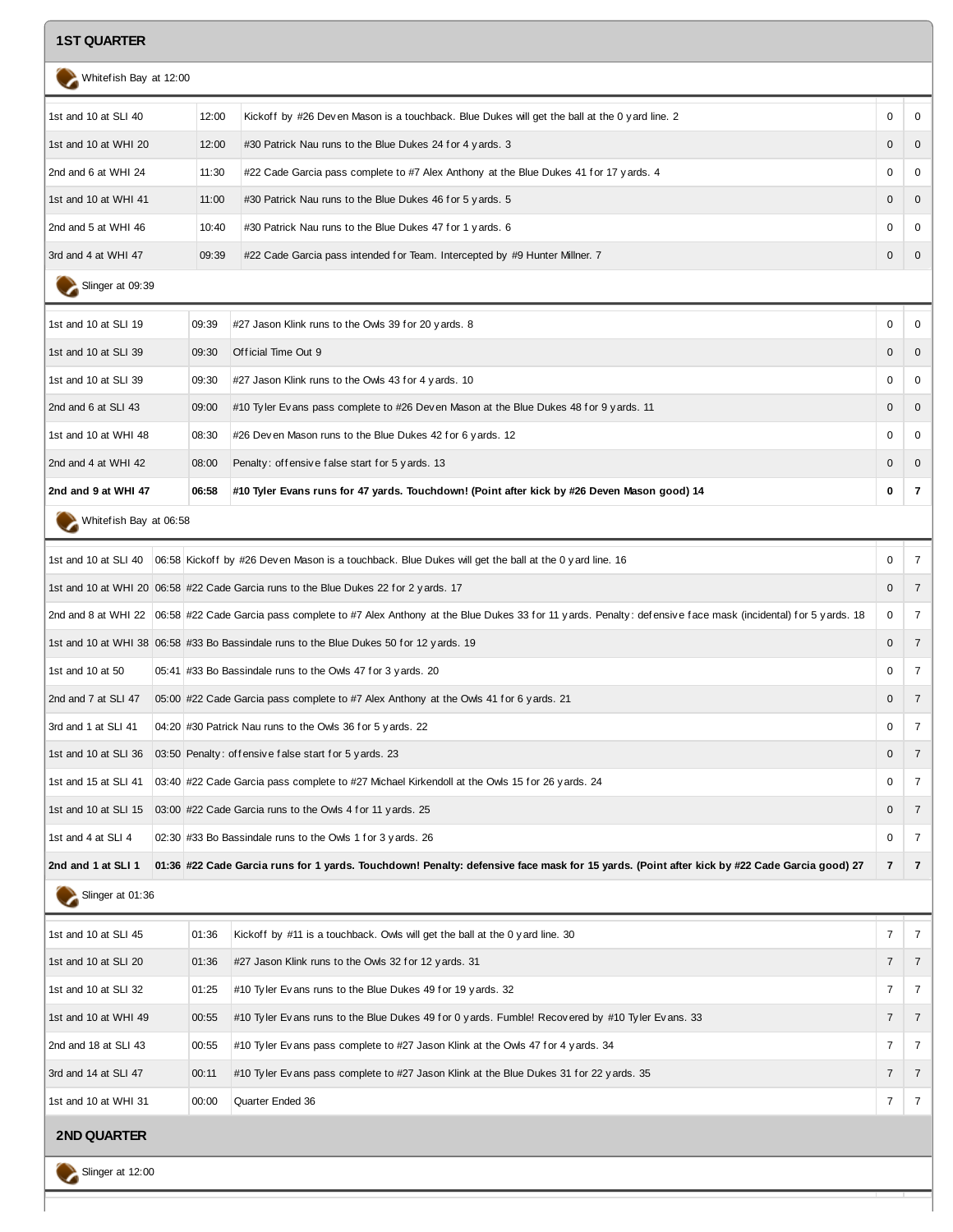| <b>TEAM STAT COMPARISON</b>         |                      |                           |  |  |  |  |  |
|-------------------------------------|----------------------|---------------------------|--|--|--|--|--|
|                                     | <b>Whitefish Bay</b> | Slinger                   |  |  |  |  |  |
| <b>Total Offense</b>                | 405                  | 345                       |  |  |  |  |  |
| Number of Plays                     | 51                   | 52                        |  |  |  |  |  |
| Yards per Play                      | $7.9\,$              | 6.6                       |  |  |  |  |  |
| Passing                             | 236                  | 143                       |  |  |  |  |  |
| <b>Completions - Attempts</b>       | $14 - 22$            | $9 - 15$                  |  |  |  |  |  |
| Yards per Pass                      | 16.9                 | 15.9                      |  |  |  |  |  |
| Touchdowns - Interceptions          | $0 - 1$              | $0 - 0$                   |  |  |  |  |  |
| Rushing                             | 169                  | 202                       |  |  |  |  |  |
| <b>Rushing Attempts</b>             | 29                   | 37                        |  |  |  |  |  |
| Yards per Rush                      | 5.8                  | 5.5                       |  |  |  |  |  |
| Receiving                           | 236                  | 143                       |  |  |  |  |  |
| Receiving Completions               | 14                   | $\boldsymbol{9}$          |  |  |  |  |  |
| Yards per Catch                     | 16.9                 | 15.9                      |  |  |  |  |  |
| Penalties - Yards                   | $8 - 90$             | $9 - 70$                  |  |  |  |  |  |
| Turnovers                           | $\mathbf{1}$         | 0                         |  |  |  |  |  |
| Fumbles - Lost                      | $1 - 0$              | $1 - 0$                   |  |  |  |  |  |
| Interceptions Thrown                | $\mathbf{1}$         | $\mathbf 0$               |  |  |  |  |  |
| Punting Attempts - Average Distance | $3 - 26.0$           | $1 - 31.0$                |  |  |  |  |  |
| Defensive Sacks - Yards             | $0 - 0$              | $0 - 0$                   |  |  |  |  |  |
| Time of Possession                  | 00:21:18             | 00:26:18                  |  |  |  |  |  |
| Downs                               |                      |                           |  |  |  |  |  |
| First Downs                         | 18                   | 16                        |  |  |  |  |  |
| First Downs - Rushing               | $\sqrt{5}$           | $\bf 8$                   |  |  |  |  |  |
| First Downs - Passing               | 11                   | 5                         |  |  |  |  |  |
| First Downs - Penalties             | $\sqrt{2}$           | $\ensuremath{\mathsf{3}}$ |  |  |  |  |  |
| Third Down Conversions/Attempts     | 5/10 (50.0%)         | 4/11 (36.4%)              |  |  |  |  |  |
| Fourth Down Conversions/Attempts    | $0/0$ $(0.0\%)$      | $0/3$ (0.0%)              |  |  |  |  |  |

| PASSING - WHITERSH BAY |     |     |     |    |     | <b>PASSING - SLINGER</b> |     |     |     |    |     |
|------------------------|-----|-----|-----|----|-----|--------------------------|-----|-----|-----|----|-----|
| <b>Name</b>            | Cmp | Att | Yds | TD | Int | Name                     | Cmp | Att | Yds | TD | Int |
| 22 Cade<br>Garcia      | 14  | 22  | 236 | 0  |     | 10 Tyler<br>Evans        | 9   | 15  | 143 | 0  | v   |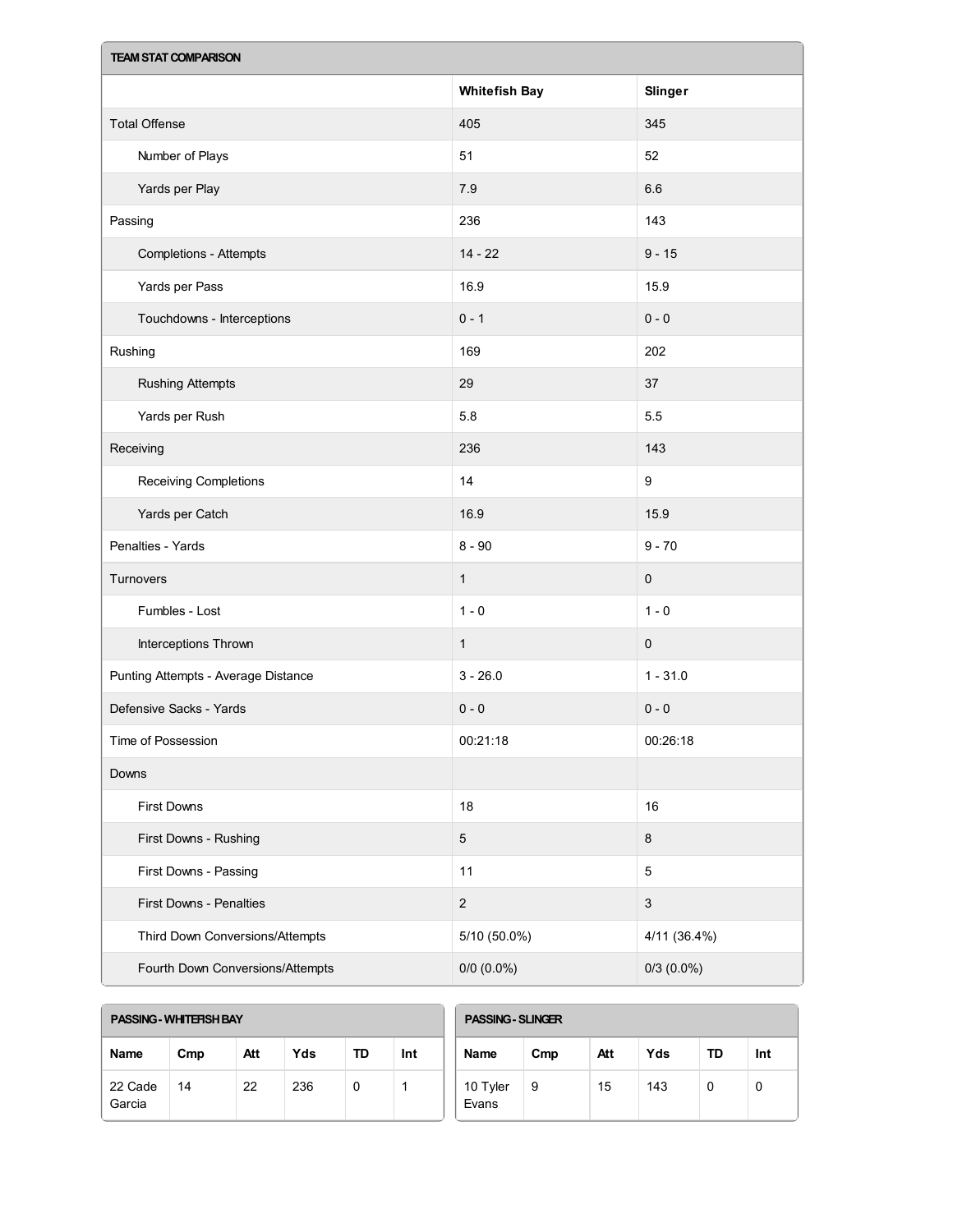| <b>RUSHING - WHITEFISH BAY</b> |             |     |      |                |  |  |  |
|--------------------------------|-------------|-----|------|----------------|--|--|--|
| Name                           | Att         | Yds | Avg  | <b>TD</b>      |  |  |  |
| 22 Cade<br>Garcia              | 9           | 97  | 10.8 | $\overline{2}$ |  |  |  |
| 33 Bo<br>Bassindale            | 14          | 46  | 3.3  | 1              |  |  |  |
| 30 Patrick<br>Nau              | 5           | 16  | 3.2  | 0              |  |  |  |
| 27 Michael<br>Kirkendoll       | $\mathbf 1$ | 10  | 10.0 | 1              |  |  |  |

|                      | <b>RUSHING - SLINGER</b> |     |     |              |  |  |  |
|----------------------|--------------------------|-----|-----|--------------|--|--|--|
| <b>Name</b>          | Att                      | Yds | Avg | <b>TD</b>    |  |  |  |
| 10 Tyler<br>Evans    | 10                       | 99  | 9.9 | 1            |  |  |  |
| 27 Jason<br>Klink    | 16                       | 77  | 4.8 | $\mathbf{0}$ |  |  |  |
| 26<br>Deven<br>Mason | 5                        | 16  | 3.2 | 0            |  |  |  |
| 23 Matt<br>Wetherall | 2                        | 10  | 5.0 | 0            |  |  |  |
| 7 Tyler<br>Wagar     | 4                        | 0   | 0.0 | 0            |  |  |  |

| <b>RECEIVING - WHITERSH BAY</b> |            |     |      |    |  |  |  |
|---------------------------------|------------|-----|------|----|--|--|--|
| Name                            | <b>Rec</b> | Yds | Avg  | TD |  |  |  |
| 7 Alex<br>Anthony               | 9          | 137 | 15.2 | 0  |  |  |  |
| 27<br>Michael<br>Kirkendoll     | 5          | 99  | 19.8 | 0  |  |  |  |

| <b>RECEIVING - SLINGER</b> |                |     |      |          |  |
|----------------------------|----------------|-----|------|----------|--|
| Name                       | <b>Rec</b>     | Yds | Avg  | TD       |  |
| 15 Bodhi<br>Albrent        | 3              | 60  | 20.0 | 0        |  |
| 27 Jason<br>Klink          | 3              | 45  | 15.0 | 0        |  |
| 26<br>Deven<br>Mason       | 2              | 22  | 11.0 | 0        |  |
| 85<br>Jordan<br>Trunk      | $\overline{1}$ | 16  | 16.0 | $\Omega$ |  |

| <b>DEFENSE - WHITERSH BAY</b> |     |      |     |      |      |     |
|-------------------------------|-----|------|-----|------|------|-----|
| <b>Name</b>                   | Tkl | Solo | Ast | Sack | TFL. | Int |
| 28 Case<br>Fleck              | 0.0 | 0    | 0   | 0.0  | 0.0  |     |

| <b>DEFENSE - SLINGER</b> |     |      |     |      |            |     |
|--------------------------|-----|------|-----|------|------------|-----|
| <b>Name</b>              | Tkl | Solo | Ast | Sack | <b>TFL</b> | Int |
| 9 Hunter<br>Millner      | 0.0 | 0    | 0   | 0.0  | 0.0        |     |

| KICKING - WHITERSH BAY |     |            |           |            |  |
|------------------------|-----|------------|-----------|------------|--|
| Name                   | FG. | <b>FGA</b> | <b>XP</b> | <b>Pts</b> |  |
| 22 Cade<br>Garcia      | 0   | 0          |           | 4          |  |

| <b>KICKING - SLINGER</b> |    |            |           |     |  |
|--------------------------|----|------------|-----------|-----|--|
| <b>Name</b>              | FG | <b>FGA</b> | <b>XP</b> | Pts |  |
| 26<br>Deven<br>Mason     | 0  |            |           |     |  |

| <b>PUNTING - WHITERSH BAY</b> |                |     |      | <b>PUNTING - SLINGER</b> |                   |            |
|-------------------------------|----------------|-----|------|--------------------------|-------------------|------------|
| <b>Name</b>                   | <b>Num</b>     | Yds | Avg  | 120                      | Name              | <b>Num</b> |
| 11                            | $\overline{2}$ | 46  | 23.0 | 0                        | 10 Tyler<br>Evans |            |
| 22 Cade<br>Garcia             | 1              | 32  | 32.0 |                          |                   |            |

| <b>PUNTING - SLINGER</b> |     |     |      |     |  |
|--------------------------|-----|-----|------|-----|--|
| <b>Name</b>              | Num | Yds | Avg  | 120 |  |
| 10 Tyler<br>Evans        | 1   | 31  | 31.0 |     |  |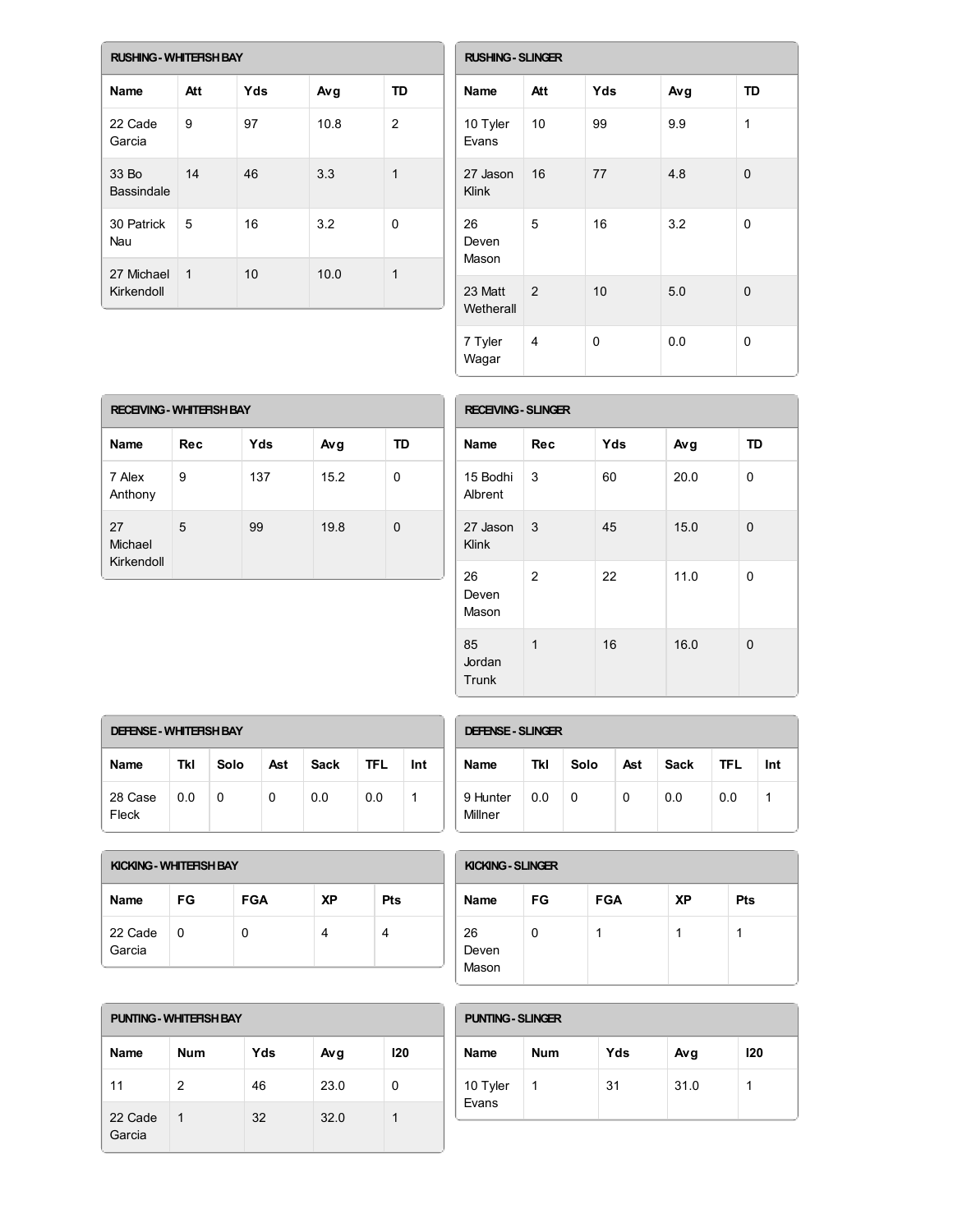| PUNT RETURNS - WHITERSH BAY |     |     |     |    |  |
|-----------------------------|-----|-----|-----|----|--|
| <b>Name</b>                 | Att | Yds | Avg | TD |  |

| <b>PUNT RETURNS - SLINGER</b> |     |     |     |    |  |
|-------------------------------|-----|-----|-----|----|--|
| <b>Name</b>                   | Att | Yds | Avg | TD |  |

| KICKOFF RETURNS - WHITEFISH BAY |  |
|---------------------------------|--|
|                                 |  |

| <b>Name</b> | Att | ΄ds | Avg |  |
|-------------|-----|-----|-----|--|
|             |     |     |     |  |

#### **KICKOFFRETURNS- SLINGER**

| <b>Name</b>           | Att | Yds | Avg  | TD |
|-----------------------|-----|-----|------|----|
| 7 Tyler<br>.<br>Wagar | 2   | 62  | 31.0 | 0  |
| 15 Bodhi<br>Albrent   | 1   | 20  | 20.0 | 0  |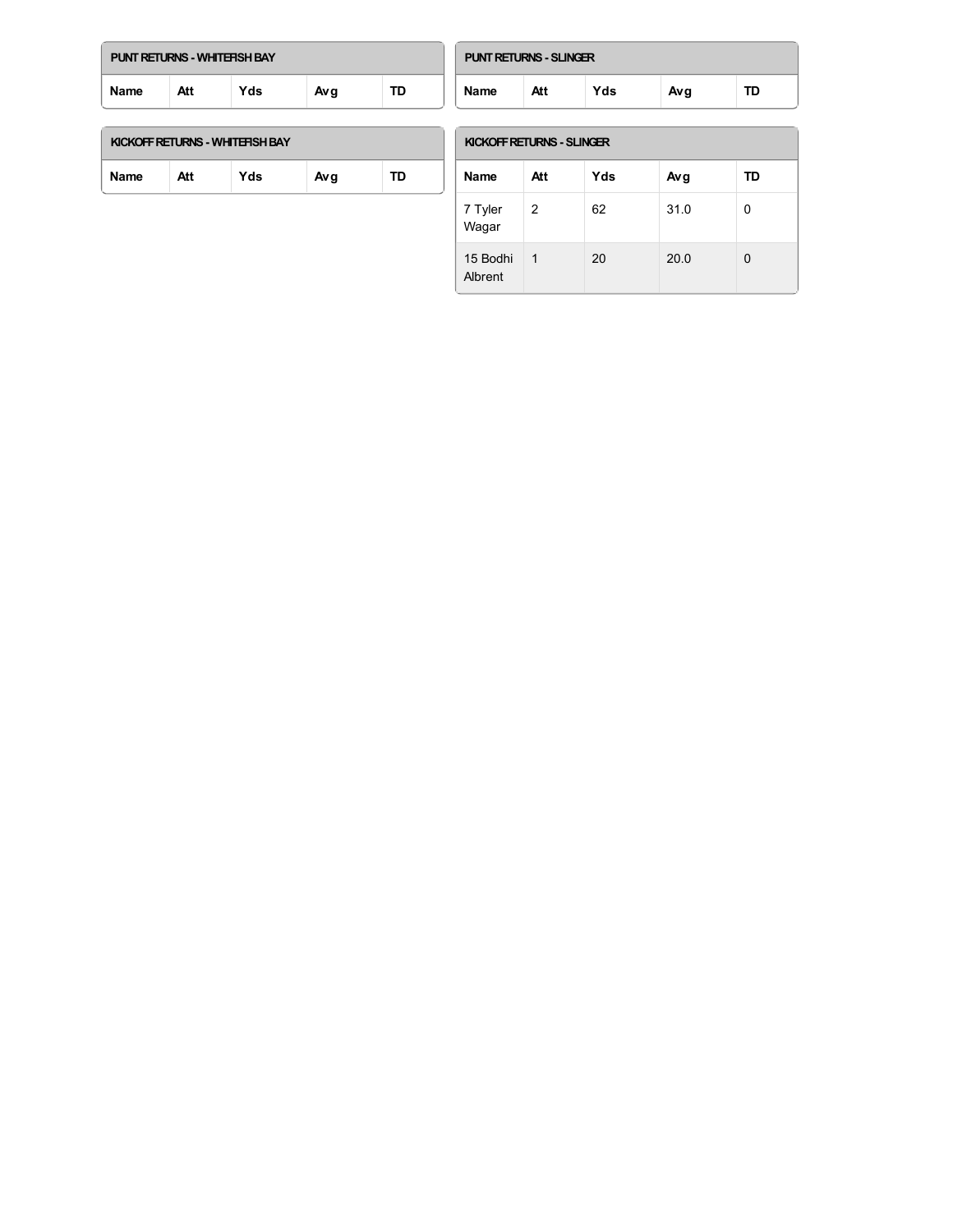| 1st and 10 at WHI 31       |       | 12:00 | #10 Tyler Evans pass incomplete to Team at the Blue Dukes 31 for 0 yards. 37                                                                           | $\overline{7}$ | $\overline{7}$ |
|----------------------------|-------|-------|--------------------------------------------------------------------------------------------------------------------------------------------------------|----------------|----------------|
| 2nd and 10 at WHI 31       |       | 11:53 | #26 Deven Mason runs to the Blue Dukes 30 for 1 yards. 38                                                                                              | $\overline{7}$ | $\overline{7}$ |
| 3rd and 9 at WHI 30        |       | 11:00 | #10 Tyler Evans runs to the Blue Dukes 25 for 5 yards. 39                                                                                              | $\overline{7}$ | 7              |
| 4th and 4 at WHI 25        |       |       | Time Out called by the Owls. 40                                                                                                                        | $\overline{7}$ | $\overline{7}$ |
| 4th and 4 at WHI 25        |       | 10:19 | 42 yard field goal attempt by #26 Deven Mason. No Good! 41                                                                                             | $\overline{7}$ | $\overline{7}$ |
| Whitef ish Bay at 10:19    |       |       |                                                                                                                                                        |                |                |
| 1st and 10 at WHI 20       |       |       | 10:19 #22 Cade Garcia pass incomplete to #27 Michael Kirkendoll at the Blue Dukes 20 for 0 yards. Penalty: offensive holding for 10 yards. 42          | $\overline{7}$ | $\overline{7}$ |
| 1st and 20 at WHI 9        |       |       | 10:19 #33 Bo Bassindale runs to the Blue Dukes 16 for 7 yards. 44                                                                                      | $\overline{7}$ | $\overline{7}$ |
|                            |       |       | 2nd and 13 at WHI 16 $\,$ 09:41 #22 Cade Garcia runs to the Blue Dukes 42 for 26 y ards. 45                                                            | 7              | $\overline{7}$ |
| 1st and 10 at WHI 42       |       |       | 09:00 #22 Cade Garcia runs to the Blue Dukes 46 for 4 y ards. 46                                                                                       | $\overline{7}$ | $\overline{7}$ |
| 2nd and 6 at WHI 46        |       |       | 08:30 #22 Cade Garcia pass complete to #27 Michael Kirkendoll at the Owls 44 for 10 y ards. 47                                                         | 7              | $\overline{7}$ |
| 1st and 10 at SLI 44       |       |       | 08:30 #30 Patrick Nau runs to the Owls 43 for 1 y ards. 48                                                                                             | $\overline{7}$ | $\overline{7}$ |
| 2nd and 9 at SLI 43        |       |       | 08:10 #22 Cade Garcia pass complete to #7 Alex Anthony at the Owls 29 for 14 yards. 49                                                                 | 7              | 7              |
| 1st and 10 at SLI 29       |       |       | 07:46 Time Out called by the Blue Dukes. 50                                                                                                            | $\overline{7}$ | $\overline{7}$ |
| 1st and 10 at SLI 29       |       |       | 07:46 #33 Bo Bassindale runs to the Owls 24 for 5 yards. 51                                                                                            | 7              | $\overline{7}$ |
| 2nd and 5 at SLI 24        |       |       | 07:20 #22 Cade Garcia pass incomplete to Team at the Owls 24 for 0 y ards. 52                                                                          | 7              | $\overline{7}$ |
| 3rd and 5 at SLI 24        |       |       | 07:00 #22 Cade Garcia pass complete to #7 Alex Anthony at the Owls 5 for 19 yards. 53                                                                  | 7              | 7              |
| 1st and 5 at SLI 5         |       |       | 06:23 #33 Bo Bassindale runs for 5 yards. Touchdown! (Point after kick by #22 Cade Garcia good) 54                                                     | 14             | $\overline{7}$ |
| Slinger at 06:23           |       |       |                                                                                                                                                        |                |                |
| 1st and 10 at WHI 40       | 06:23 |       | Kickoff by #11 to the 6 y ard line. #7 Tyler Wagar return to the Owls 31 for 25 y ards. 56                                                             | 14             | $\overline{7}$ |
| 1st and 10 at SLI 31       |       |       | 06:13 #26 Deven Mason runs to the Owls 34 for 3 yards. 57                                                                                              | 14             | $\overline{7}$ |
| 2nd and 7 at SLI 34        |       |       | 06:00 #27 Jason Klink runs to the Owls 29 for -5 y ards. 58                                                                                            | 14             | 7              |
| 3rd and 12 at SLI 29       |       |       | 04:53 #10 Tyler Evans pass complete to #15 Bodhi Albrent at the Blue Dukes 35 for 36 yards. 59                                                         | 14             | $\overline{7}$ |
| 1st and 10 at WHI 35       |       |       | 04:22 #27 Jason Klink runs to the Blue Dukes 30 for 5 y ards. Penalty: defensive personal foul for 15 yards. 60                                        | 14             | 7              |
| 1st and 10 at WHI 15       |       |       | 04:03 Penalty: offensive false start for 5 yards. 61                                                                                                   | 14             | 7              |
| 1st and 15 at WHI 20       |       |       | 03:55 #26 Deven Mason runs to the Blue Dukes 20 for 0 yards. 62                                                                                        | 14             | $\overline{7}$ |
| 2nd and 15 at WHI 20       |       |       | 02:18 #10 Tyler Evans pass complete to #15 Bodhi Albrent at the Blue Dukes 5 for 15 y ards. Intercepted by #28 Case Fleck. 63                          | 14             | $\overline{7}$ |
| Whitef ish Bay at 02:18    |       |       |                                                                                                                                                        |                |                |
| 1st and 10 at WHI 9        |       |       | 02:18 #22 Cade Garcia pass complete to #7 Alex Anthony at the Blue Dukes 14 for 5 yards. 64                                                            | 14             | $\overline{7}$ |
|                            |       |       | 2nd and 5 at WHI 14 01:50 #22 Cade Garcia pass complete to #27 Michael Kirkendoll at the Blue Dukes 37 for 23 yards. 65                                | 14             | $\overline{7}$ |
|                            |       |       | 1st and 10 at WHI 37 01:35 #22 Cade Garcia pass complete to #7 Alex Anthony at the Blue Dukes 47 for 10 yards. 66                                      | 14             | $\overline{7}$ |
|                            |       |       | 1st and 10 at WHI 47 01:35 Penalty: offensive personal foul for 15 yards. 67                                                                           | 14             | $\overline{7}$ |
|                            |       |       | 1st and 10 at WHI 32   01:35 #22 Cade Garcia sacked at the Blue Dukes 27 yard line. 68                                                                 | 14             | 7              |
|                            |       |       | 2nd and 15 at WHI 27 01:35 #22 Cade Garcia pass complete to #27 Michael Kirkendoll at the Owls 45 for 28 yards. 69                                     | 14             | $\overline{7}$ |
| 1st and 10 at SLI 45       |       |       | 01:11 Time Out called by the Blue Dukes. 70                                                                                                            | 14             | $\overline{7}$ |
| 1st and 10 at SLI 45       |       |       | 01:11 #22 Cade Garcia pass incomplete to Team at the Owls 45 for 0 y ards. 71                                                                          | 14             | $\overline{7}$ |
| 2nd and 10 at SLI 45 01:11 | 72    |       | #22 Cade Garcia pass incomplete to #27 Michael Kirkendoll at the Owls 45 for 0 yards. Penalty: offensive holding at the 50 yard line for 10 yards.     | 14             | 7              |
|                            |       |       | 2nd and 25 at WHI 40 01:11 #22 Cade Garcia pass incomplete to Team at the Blue Dukes 40 for 0 yards. Penalty: defensive personal foul for 15 yards. 74 | 14             | $\overline{7}$ |
|                            |       |       | 2nd and 10 at SLI 45   01:11 #22 Cade Garcia pass incomplete to Team at the Owls 45 for 0 yards. 75                                                    | 14             | $\overline{7}$ |
| 3rd and 10 at SLI 45       |       |       | 00:51 #22 Cade Garcia pass incomplete to Team at the Owls 45 for 0 y ards. 76                                                                          | 14             | $\overline{7}$ |
|                            |       |       |                                                                                                                                                        |                |                |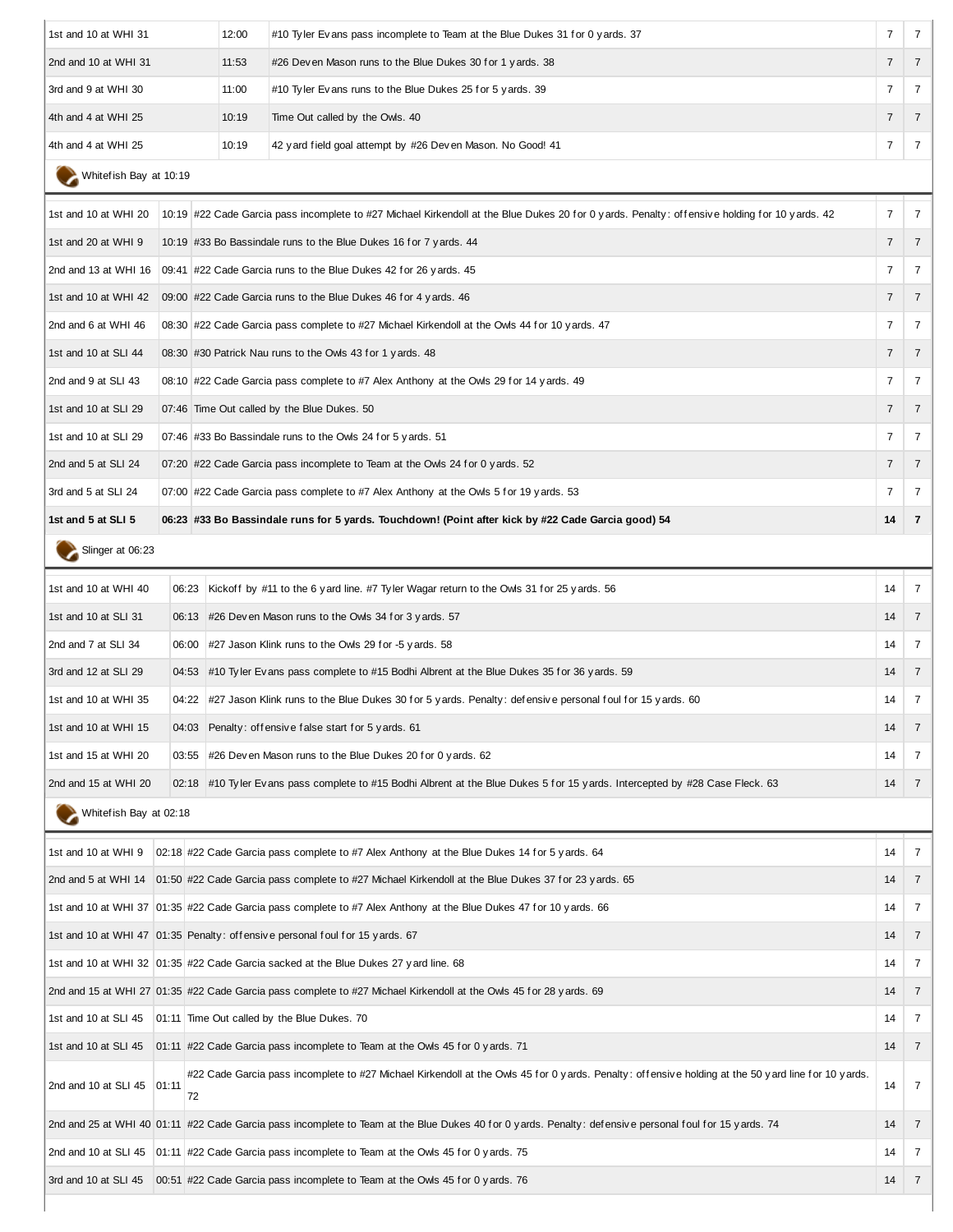|                      | 4th and 10 at SLI 45   00:35 #22 Cade Garcia punts to the Owls 13 yard line. 77<br>14 |                                                     |    |  |  |  |  |  |
|----------------------|---------------------------------------------------------------------------------------|-----------------------------------------------------|----|--|--|--|--|--|
| Slinger at 00:35     |                                                                                       |                                                     |    |  |  |  |  |  |
| 1st and 10 at SLI 13 | 00:35                                                                                 | #27 Jason Klink runs to the Owls 16 for 3 yards. 78 | 14 |  |  |  |  |  |
| 2nd and 7 at SLI 16  | 00:00                                                                                 | Quarter Ended 79                                    | 14 |  |  |  |  |  |
|                      |                                                                                       |                                                     |    |  |  |  |  |  |

#### **HALFTIME**

#### **3RD QUARTER**

| Slinger at 12:00        |       |       |                                                                                                     |    |                 |
|-------------------------|-------|-------|-----------------------------------------------------------------------------------------------------|----|-----------------|
| 1st and 10 at WHI 40    | 12:00 |       | Kickoff by #11 to the 2 y ard line. #7 Tyler Wagar return to the Owls 39 for 37 y ards. 82          | 14 | $\overline{7}$  |
| 1st and 10 at SLI 39    | 11:53 |       | #10 Tyler Evans runs to the Owls 50 for 11 yards. 83                                                | 14 | $\overline{7}$  |
| 1st and 10 at 50        | 11:53 |       | #10 Tyler Evans pass complete to #15 Bodhi Albrent at the Blue Dukes 41 for 9 yards. 84             | 14 | 7               |
| 2nd and 1 at WHI 41     | 11:00 |       | #10 Tyler Evans pass incomplete to Team at the Blue Dukes 41 for 0 yards. 86                        | 14 | $\overline{7}$  |
| 3rd and 1 at WHI 41     | 10:40 |       | #27 Jason Klink runs to the Blue Dukes 36 for 5 yards. 87                                           | 14 | $\overline{7}$  |
| 1st and 10 at WHI 36    | 10:20 |       | #26 Deven Mason runs to the Blue Dukes 30 for 6 yards. 88<br>14                                     |    |                 |
| 2nd and 4 at WHI 30     | 10:00 |       | Penalty: offensive delay of game for 5 yards. 89                                                    |    |                 |
| 2nd and 9 at WHI 35     | 09:29 |       | #10 Tyler Evans pass incomplete to Team at the Blue Dukes 35 for 0 yards. 90                        | 14 | $\overline{7}$  |
| 3rd and 9 at WHI 35     | 09:21 |       | #27 Jason Klink runs to the Blue Dukes 43 for -8 yards. 91                                          | 14 | 7               |
| 4th and 17 at WHI 43    | 08:25 |       | #10 Tyler Evans punts to the Blue Dukes 12 yard line. 92                                            | 14 | $\overline{7}$  |
| Whitefish Bay at 08:25  |       |       |                                                                                                     |    |                 |
| 1st and 10 at WHI 12    |       | 08:25 | #22 Cade Garcia runs to the Blue Dukes 10 for -2 yards. 93                                          | 14 | $\overline{7}$  |
| 2nd and 12 at WHI 10    |       | 08:00 | #33 Bo Bassindale runs to the Blue Dukes 15 for 5 yards. 94                                         | 14 | $\overline{7}$  |
| 3rd and 7 at WHI 15     |       | 07:10 | #22 Cade Garcia pass incomplete to Team at the Blue Dukes 15 for 0 y ards. 95                       | 14 | 7               |
| 4th and 7 at WHI 15     |       | 06:51 | #11 punts to the Blue Dukes 44 yard line. 96                                                        | 14 | $\overline{7}$  |
| Slinger at 06:51        |       |       |                                                                                                     |    |                 |
| 1st and 10 at WHI 44    |       | 06:51 | #27 Jason Klink runs to the Blue Dukes 37 for 7 yards. 97                                           | 14 | $7\overline{ }$ |
| 2nd and 3 at WHI 37     |       | 06:33 | #27 Jason Klink runs to the Blue Dukes 31 for 6 yards. 98                                           | 14 | $\overline{7}$  |
| 1st and 10 at WHI 31    |       | 06:00 | Penalty: offensive false start for 5 yards. 99                                                      | 14 | $\overline{7}$  |
| 1st and 15 at WHI 36    |       | 06:00 | #27 Jason Klink runs to the Blue Dukes 30 for 6 yards. 100                                          | 14 | $\overline{7}$  |
| 2nd and 9 at WHI 30     |       | 05:30 | #27 Jason Klink runs to the Blue Dukes 30 for 0 yards. 101                                          | 14 | $\overline{7}$  |
| 3rd and 9 at WHI 30     |       | 05:00 | #10 Tyler Evans runs to the Blue Dukes 31 for -1 yards. 102                                         | 14 | $\overline{7}$  |
| 4th and 10 at WHI 31    | 03:40 |       | #10 Tyler Evans pass incomplete to Team at the Blue Dukes 31 for 0 yards. 103                       | 14 | $\overline{7}$  |
| Whitef ish Bay at 03:40 |       |       |                                                                                                     |    |                 |
| 1st and 10 at WHI 31    | 03:40 |       | #33 Bo Bassindale runs to the Blue Dukes 28 for -3 yards. 104                                       | 14 | $\overline{7}$  |
| 2nd and 13 at WHI 28    | 03:00 |       | #33 Bo Bassindale runs to the Blue Dukes 32 for 4 yards. 105                                        | 14 | $\overline{7}$  |
| 3rd and 9 at WHI 32     | 02:30 |       | #22 Cade Garcia pass complete to #27 Michael Kirkendoll at the Blue Dukes 44 for 12 yards. 106      | 14 | $\overline{7}$  |
| 1st and 10 at WHI 44    | 02:07 |       | #22 Cade Garcia pass incomplete to Team at the Blue Dukes 44 for 0 yards. 107                       | 14 | $\overline{7}$  |
| 2nd and 10 at WHI 44    | 01:46 |       | #33 Bo Bassindale runs to the Blue Dukes 42 for -2 yards. Fumble! Recovered by #22 Cade Garcia. 108 | 14 | $\overline{7}$  |

3rd and 19 at WHI 35 01:46 #22 Cade Garcia pass complete to #7 Alex Anthony at the Owls 39 for 26 yards. 109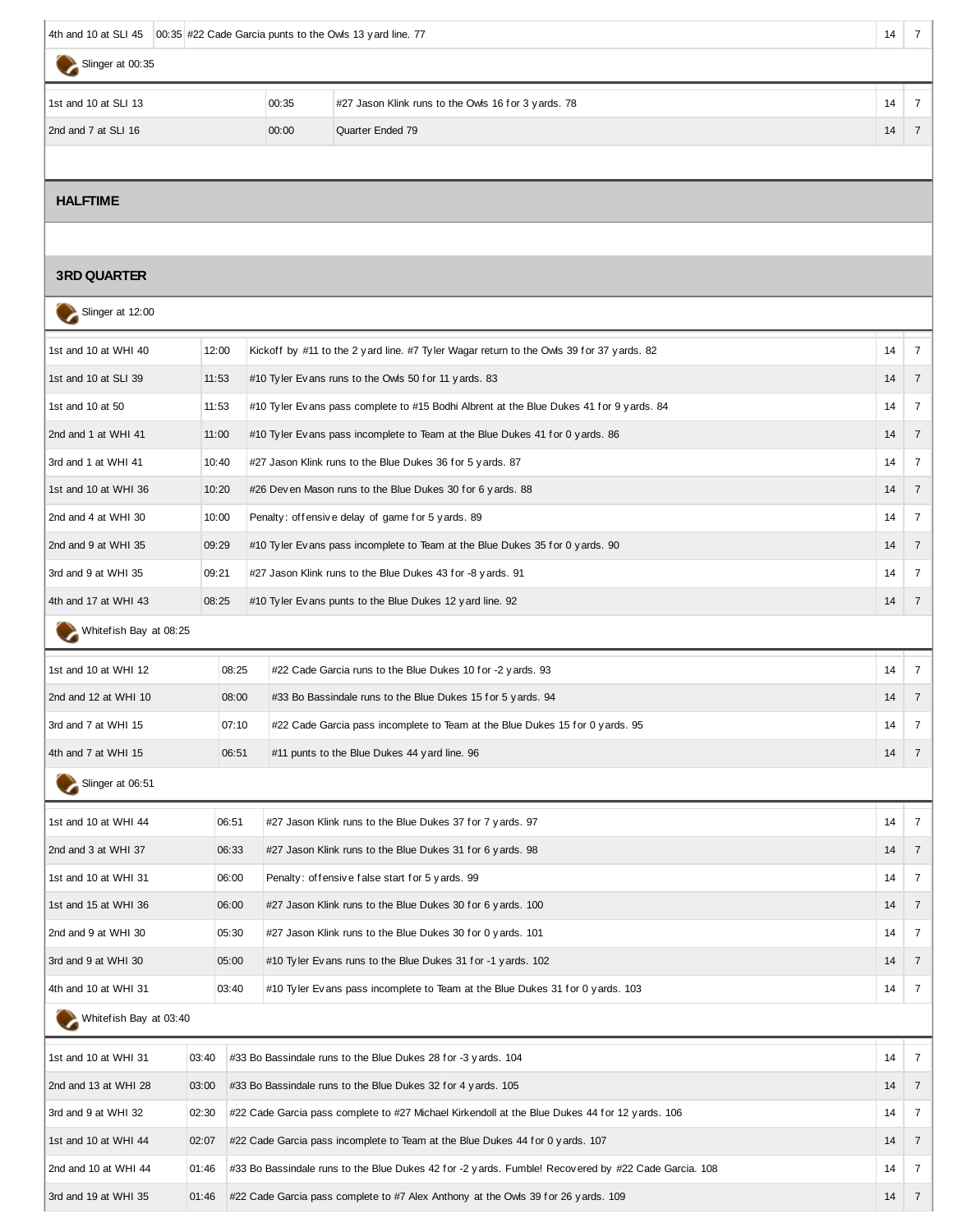| 1st and 10 at SLI 39 | 00:56 | #22 Cade Garcia runs to the Owls 33 for 6 yards. 110    | 14 |  |
|----------------------|-------|---------------------------------------------------------|----|--|
| 2nd and 4 at SLI 33  | 00:30 | #33 Bo Bassindale runs to the Owls 34 for -1 yards. 111 | 14 |  |
| 3rd and 5 at SLI 34  | 00:00 | Ouarter Ended 112                                       | 14 |  |

#### **4TH QUARTER**

Whitef ish Bay at 12:00

| 3rd and 5 at SLI 34     | 12:00 |                                                                                                | Penalty: offensive delay of game for 5 yards. 113                                                                        | 14 | $7\overline{ }$ |  |
|-------------------------|-------|------------------------------------------------------------------------------------------------|--------------------------------------------------------------------------------------------------------------------------|----|-----------------|--|
| 3rd and 10 at SLI 39    | 12:00 |                                                                                                | #22 Cade Garcia pass complete to #7 Alex Anthony at the Owls 10 for 29 yards. 114                                        | 14 | $\overline{7}$  |  |
| 1st and 10 at SLI 10    | 11:38 |                                                                                                | 215 (13 michael Kirkendoll runs for 10 yards. Touchdown! (Point after kick by #22 Cade Garcia good)#                     | 21 | $\overline{7}$  |  |
| Slinger at 11:38        |       |                                                                                                |                                                                                                                          |    |                 |  |
| 1st and 10 at WHI 40    | 11:38 |                                                                                                | Kickoff by #11 to the 4 yard line. #15 Bodhi Albrent return to the Owls 24 for 20 yards. 117                             | 21 | $\overline{7}$  |  |
| 1st and 10 at SLI 24    | 11:31 |                                                                                                | #27 Jason Klink runs to the Owls 36 for 12 yards. Penalty: defensive personal foul for 15 yards. 118                     | 21 | $\overline{7}$  |  |
| 1st and 10 at WHI 49    | 11:31 |                                                                                                | #10 Tyler Evans runs to the Blue Dukes 47 for 2 yards. 119                                                               |    | 7               |  |
| 2nd and 8 at WHI 47     | 11:00 |                                                                                                | Penalty: offensive false start for 5 yards. 120                                                                          |    |                 |  |
| 2nd and 13 at SLI 48    | 10:27 |                                                                                                | #27 Jason Klink runs to the Blue Dukes 47 for 5 y ards. 121                                                              | 21 | 7               |  |
| 3rd and 8 at WHI 47     | 09:19 |                                                                                                | Time Out called by the Owls. 122                                                                                         | 21 | $\overline{7}$  |  |
| 3rd and 8 at WHI 47     | 09:19 |                                                                                                | #10 Tyler Evans runs to the Blue Dukes 42 for 5 yards. 123                                                               |    | 7               |  |
| 4th and 3 at WHI 42     | 09:04 |                                                                                                | #10 Tyler Evans runs to the Blue Dukes 41 for 1 yards. 124                                                               | 21 | 7               |  |
| 1st and 10 at SLI 41    | 09:04 |                                                                                                | Time Out called by the Blue Dukes. 125                                                                                   | 21 | $\overline{7}$  |  |
| Whitef ish Bay at 09:04 |       |                                                                                                |                                                                                                                          |    |                 |  |
| 1st and 10 at WHI 41    | 09:04 |                                                                                                | #33 Bo Bassindale runs to the Blue Dukes 46 for 5 y ards. 126                                                            | 21 | $\overline{7}$  |  |
| 2nd and 5 at WHI 46     | 08:08 |                                                                                                | #22 Cade Garcia runs for 54 yards. Touchdown! (Point after kick by #22 Cade Garcia good) 127                             | 28 | $\overline{7}$  |  |
| Slinger at 08:08        |       |                                                                                                |                                                                                                                          |    |                 |  |
| 1st and 10 at WHI 40    | 08:08 |                                                                                                | Kickoff by #11 is a touchback. Owls will get the ball at the 0 y ard line. 129                                           | 28 | $\overline{7}$  |  |
| 1st and 10 at SLI 20    | 08:08 |                                                                                                | #27 Jason Klink runs to the Owls 25 for 5 yards. 130                                                                     | 28 | $\overline{7}$  |  |
| 2nd and 5 at SLI 25     | 07:56 | Official Time Out 131                                                                          |                                                                                                                          |    |                 |  |
| 2nd and 5 at SLI 25     |       | 07:56 #23 Matt Wetherall runs to the Owls 28 for 3 y ards. 132                                 |                                                                                                                          |    |                 |  |
| 3rd and 2 at SLI 28     | 07:30 |                                                                                                | $\#10$ Tyler Evans pass complete to $\#27$ Jason Klink at the Owls 47 for 19 yards. 133                                  | 28 | $\overline{7}$  |  |
| 1st and 10 at SLI 47    |       | 06:46 #10 Tyler Evans pass complete to #26 Deven Mason at the Blue Dukes 40 for 13 yards. 134  |                                                                                                                          |    |                 |  |
| 1st and 10 at WHI 40    | 06:30 |                                                                                                | #10 Tyler Evans runs to the Blue Dukes 30 for 10 yards. Penalty: defensive personal foul for 15 yards. 135               | 28 | $\overline{7}$  |  |
| 1st and 10 at WHI 15    |       |                                                                                                | 06:07 Time Out called by the Blue Dukes. 136                                                                             | 28 | $\overline{7}$  |  |
| 1st and 10 at WHI 15    | 06:07 | $\#10$ Tyler Evans pass incomplete to Team at the Blue Dukes 15 for 0 yards. 137               |                                                                                                                          |    |                 |  |
| 2nd and 10 at WHI 15    |       |                                                                                                | 06:03 #27 Jason Klink runs to the Blue Dukes 15 for 0 y ards. 138                                                        | 28 | $\overline{7}$  |  |
| 3rd and 10 at WHI 15    | 05:30 |                                                                                                | #10 Tyler Evans runs to the Blue Dukes 16 for -1 yards. Penalty: offensive holding at the 16 yard line for 10 yards. 139 | 28 | $\overline{7}$  |  |
| 3rd and 21 at WHI 26    |       | 05:13 #10 Tyler Evans pass complete to #85 Jordan Trunk at the Blue Dukes 10 for 16 yards. 140 |                                                                                                                          |    |                 |  |
| 4th and 5 at WHI 10     | 04:09 | $\#10$ Tyler Evans pass incomplete to Team at the Blue Dukes 10 for 0 yards. 141               |                                                                                                                          |    |                 |  |
| Whitef ish Bay at 04:09 |       |                                                                                                |                                                                                                                          |    |                 |  |
| 1st and 10 at WHI 10    |       | 04:09                                                                                          | #33 Bo Bassindale runs to the Blue Dukes 10 for 0 yards. 142                                                             | 28 | $7^{\circ}$     |  |
|                         |       |                                                                                                |                                                                                                                          |    |                 |  |

|                      | .     |                                                                                  | -- |  |
|----------------------|-------|----------------------------------------------------------------------------------|----|--|
| 2nd and 10 at WHI 10 | 03:49 | #33 Bo Bassindale runs to the Blue Dukes 13 for 3 yards. 143                     | 28 |  |
| 3rd and 7 at WHI 13  | 03:00 | $\#22$ Cade Garcia pass incomplete to Team at the Blue Dukes 13 for 0 yards. 144 | 28 |  |
| 4th and 7 at WHI 13  | 02:45 | Time Out called by the Blue Dukes. 145                                           | 28 |  |